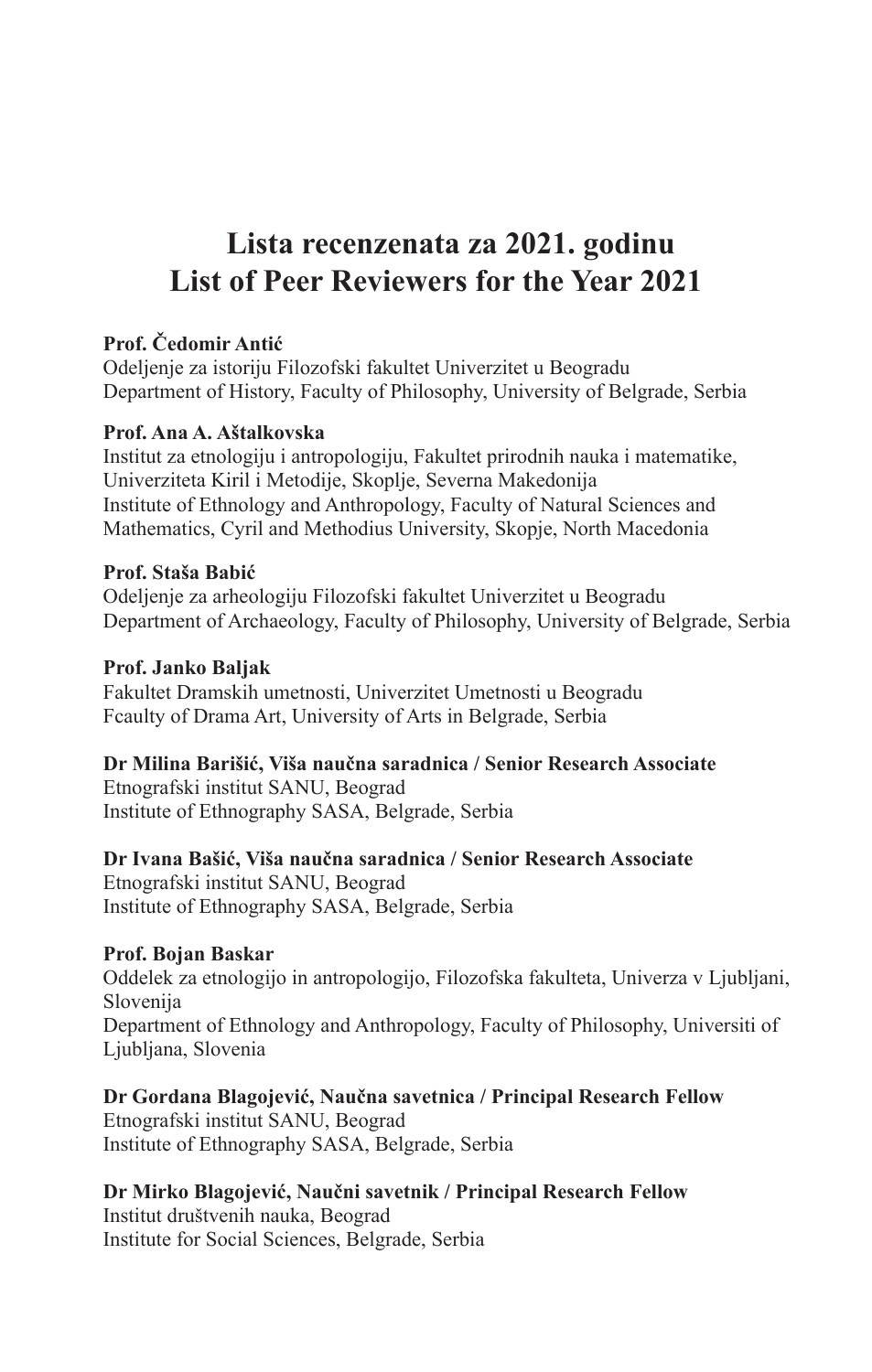#### **Prof. Slaven Bertoša**

Odsjek za povijest, Filozofski fakultet, Sveučilište Juraja Dobrile u Puli, Hrvatska Department of History, Faculty of Philosophy, Juraj Dobrila University of Pula, Croatia

#### **Prof. Radmila Bodrič**

Odsek za anglistiku, Filozofski fakultet, Univerzitet u Novom Sadu Department of English Studies, Faculty of Philosophy, University of Novi Sad, Serbia

#### **Prof Aleksandar Bošković, Naučni savetnik / Principal Research Fellow**

Arheološki institut, Beograd Institute of Archaeology, Belgrade, Serbia

#### **Prof. Rafaela Božić**

Odjel za rusistiku, Sveučilište u Zadru, Hrvatska Department of Russian Studies, University of Zadar, Croatia

#### **Prof. Senka Božić Vrbančić**

Odjel za etnologiju i antropologiju, Sveučilište u Zadru, Hrvatska Department of Ethnology and Anthropology, University of Zadar, Croatia

#### **Prof. Marija Brujić**

Institut za etnologiju i antropologiju, Filozofski fakultet, Univerzitet u Beogradu Institute of Ethnology and Anthropology, Faculty of Philosophy, University of Belgrade, Serbia

#### **Prof. Goran Bulatović**

Fakultet za medije i komunikacije, Univerzitet Singidunum, Beograd Faculty of Media and Communications, Singidunum University, Belgrade, Serbia

**Dr Neven Cvetičanin, Viši naučni saradnik / Senior Research Associate** Institut društvenih nauka, Beograd Institute for Social Sciences, Belgrade, Serbia

## Prof. Tatjana Cvjetićanin

Odeljenje za arheologiju, Filozofski fakultet, Univerzitet u Beogradu Department of Archaeology, Faculty of Philosophy, University of Belgrade, Serbiaž

## **Prof. Milanko Čabarkapa**

Odeljenje za psihologiju, Filozofski fakultet, Univerzitet u Beogradu Department of Psychology, Faculty of Philosophy, University of Belgrade, Serbia

## **Prof. Dragan Čalović**

Fakultet savremenih umetnosti, Megatrend univerzitet, Beograd Faculty of Contemporary Arts, Megatrend University, Belgrade, Serbia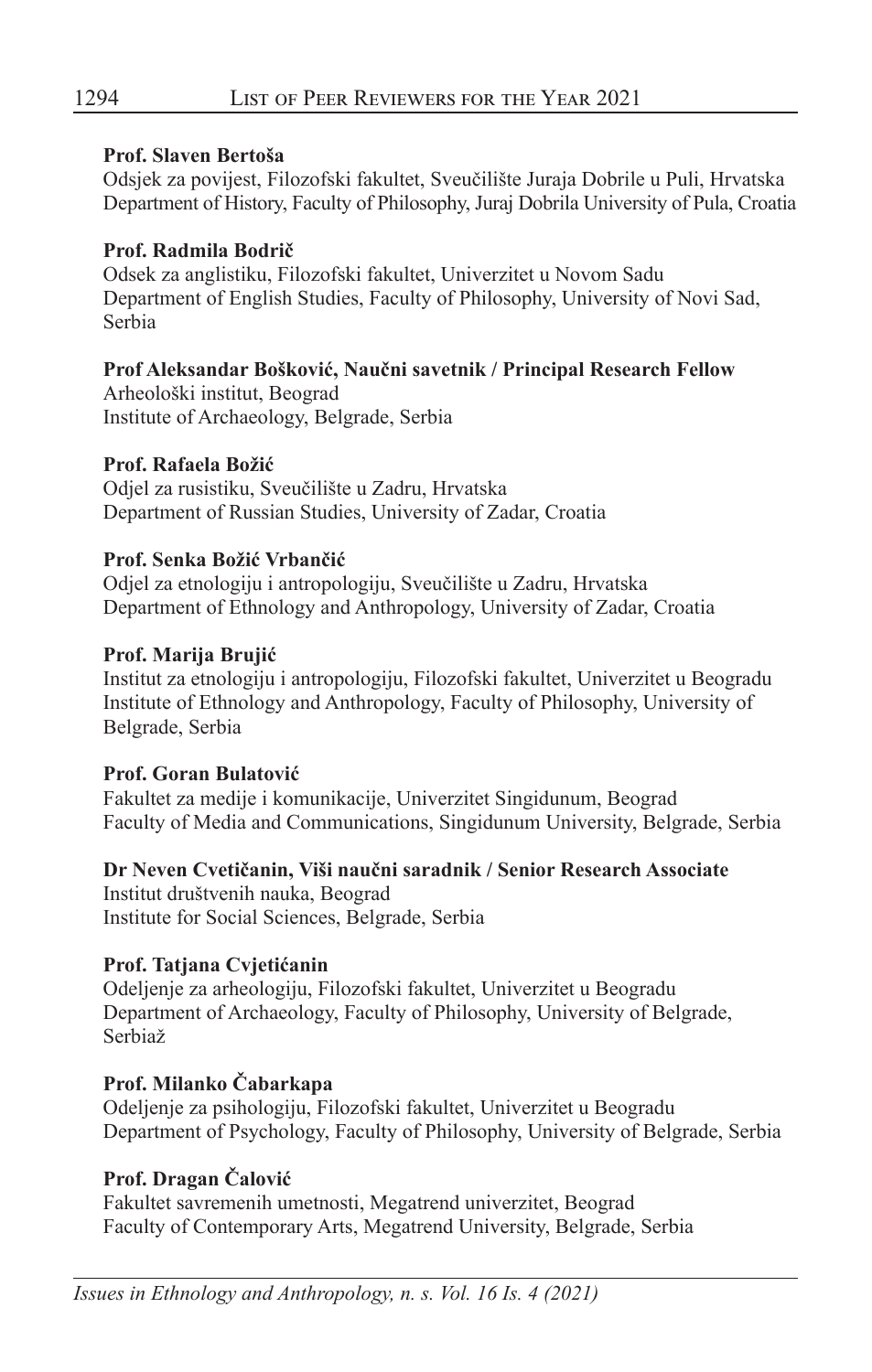#### **Dr Jasna Čapo Žmegač, Naučna savjetnica / Principal Research Fellow** Institut za etnologiju i folkloristiku, Zagreb, Hrvatska Institute of Ethnology and Folklore, Zagreb, Croatia

## **Dr. Lilijana Či čkarić, Naučna savetnica / Principal Research Fellow** Institut društvenih nauka, Beograd

Institute for Social Sciences, Belgrade, Serbia

#### **Prof. Maja Ćuk**

Fakultet za strane jezike, Alfa BK Univerzitet, Beograd Faculty of Foreign Languages, Alfa BK University, Belgrade, Serbia

#### **Prof. Haris Dajč**

Odeljenje za istoriju, Filozofski fakultet, Univerzitet u Beogradu Department of History, Faculty of Philosophy, University of Belgrade, Serbia

#### **Prof. Ivana Damnjanović**

Fakultet političkih nauka, Univerzitet u Beogradu Faculty of Political Sciences, University in Belgrade, Serbia

#### **Prof. dr sc. med. Gordana Dedić**

Fakultet za pravne i poslovne studije "dr Lazar Vrkatić", Novi Sad Dr Lazar Vrkatic Faculty of Law and Business Studies, Novi Sad, Serbia Klinika za psihijatriju, Medicinski fakultet Vojne akademije, Beograd Clinic of Psychiatry, Faculty of Medicine, Military Academy, Belgrade, Serbia

## **Dr Bojan Dimitrijević, Naučni savetnik / Principal Research Fellow**

Institut za savremenu istoriju, Beograd Institute for Contemporary History, Belgrade, Serbia

#### **Prof. Vesna Dimitrijević**

Odeljenje za arheologiju Filozofski fakultet Univerzitet u Beogradu Department of Archaeology, Faculty of Philosophy, University of Belgrade, Serbia

## **Prof. Igor Duda**

Odsjek za povijest, Filozofski fakultet, Sveučilište Juraja Dobrile u Puli, Hrvatska Department of History, Faculty of Philosophy, Juraj Dobrila University of Pula, Croatia

## **Prof. Gordana Daša Duhaček**

Fakultet političkih nauka, Univerzitet u Beogradu Faculty of Political Sciences, University in Belgrade, Serbia

#### **Prof. Dragoljub Đorđević**

Katedra za društvene nauke, Mašinski fakultet, Univerzitet u Nišu Department of Social Sciences, Faculty of Mechanical Engineering, University of Niš, Serbia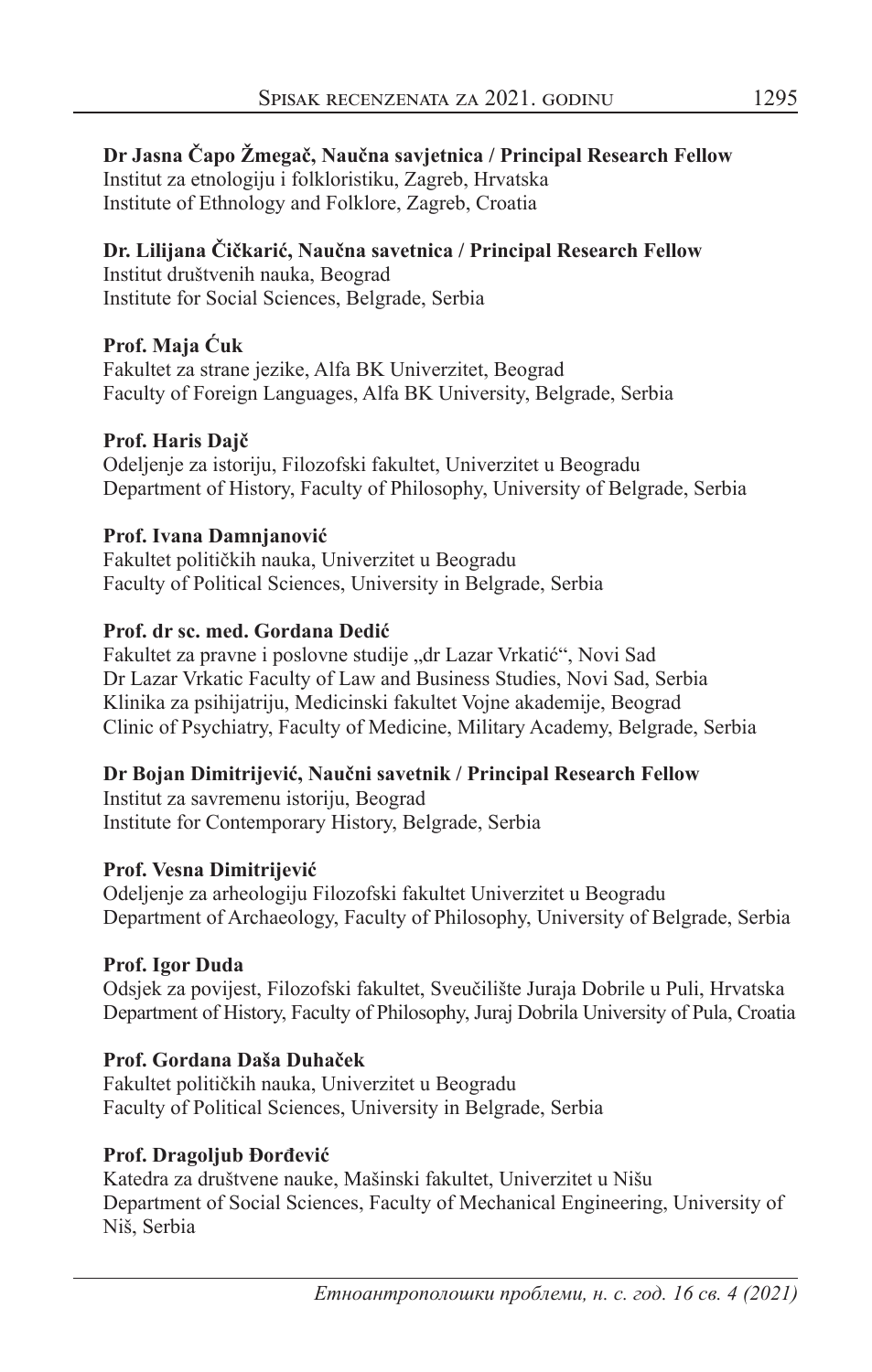#### **Dr Smiljana Đorđević Belić, Viša naučna saradnica / Senior Research Associate** Institut za književnost i umetnost, Beograd Institute for Literature and Arts, Belgrade, Serbia

#### **Dr Jadranka Đorđević Crnobrnja, Viša naučna saradnica / Senior Research Associate**

Etnografski institut SANU, Beograd Institute of Ethnography SASA, Belgrade, Serbia

#### **Dr Vladimir Đurić, Viši naučni saradnik / Senior Research Associate**

Institut za uporedno pravo, Beograd Institute of Comparative Law, Belgrade, Serbia

#### **Dr Aleksandra Đurić Milovanović, Viša naučna saradnica / Senior Research Associate**

Balkanološki institut SANU, Beograd Institute for Balkan Studies SASA, Belgrade, Serbia

#### **Dr. Miša Đurković, Naučni savetnik / Principal Research Fellow**

Institut za evropske studije, Beograd Institute of European Studies, Belgrade, Serbia

#### **Dr Marijana Egri**

Institute of Archaeology and Art History Cluj-Napoca Romanian Academy, Cluj branch, Romania

#### **Prof. Mirko Filipović**

Fakultet za specijalnu edukaciju i rehabilitaciju, Univerzitet u Beogradu Faculty for Special Education and Rehabilitation, University of Belgrade, Serbia

**Dr Aleksandar Fatić, Naučni savetnik / Principal Research Fellow** Institut za filozofiju i društvenu teoriju, Univerzitet u Beogradu Institute of Philosophy and Social Theory, University in Belgrade, Serbia

## **Dr. Ljiljana Gavrilović, Naučna savetnica / Principal Research Fellow**

Etnografski institut SANU, Beograd Institute of Ethnography SASA, Belgrade, Serbia

#### **Prof. Milanko Govadarica**

Odeljenje za filozofiju Filozofski fakultet Univerzitet u Beogradu Department of Philosophy, Faculty of Philosophy, University of Belgrade, Serbia

## **Dr Vera Gudac Dodić, Više naučna saradnica / Senior Research Associate**

Institut za noviju istoriju, Beograd Institute for Recent History of Serbia, Belgrade, Serbia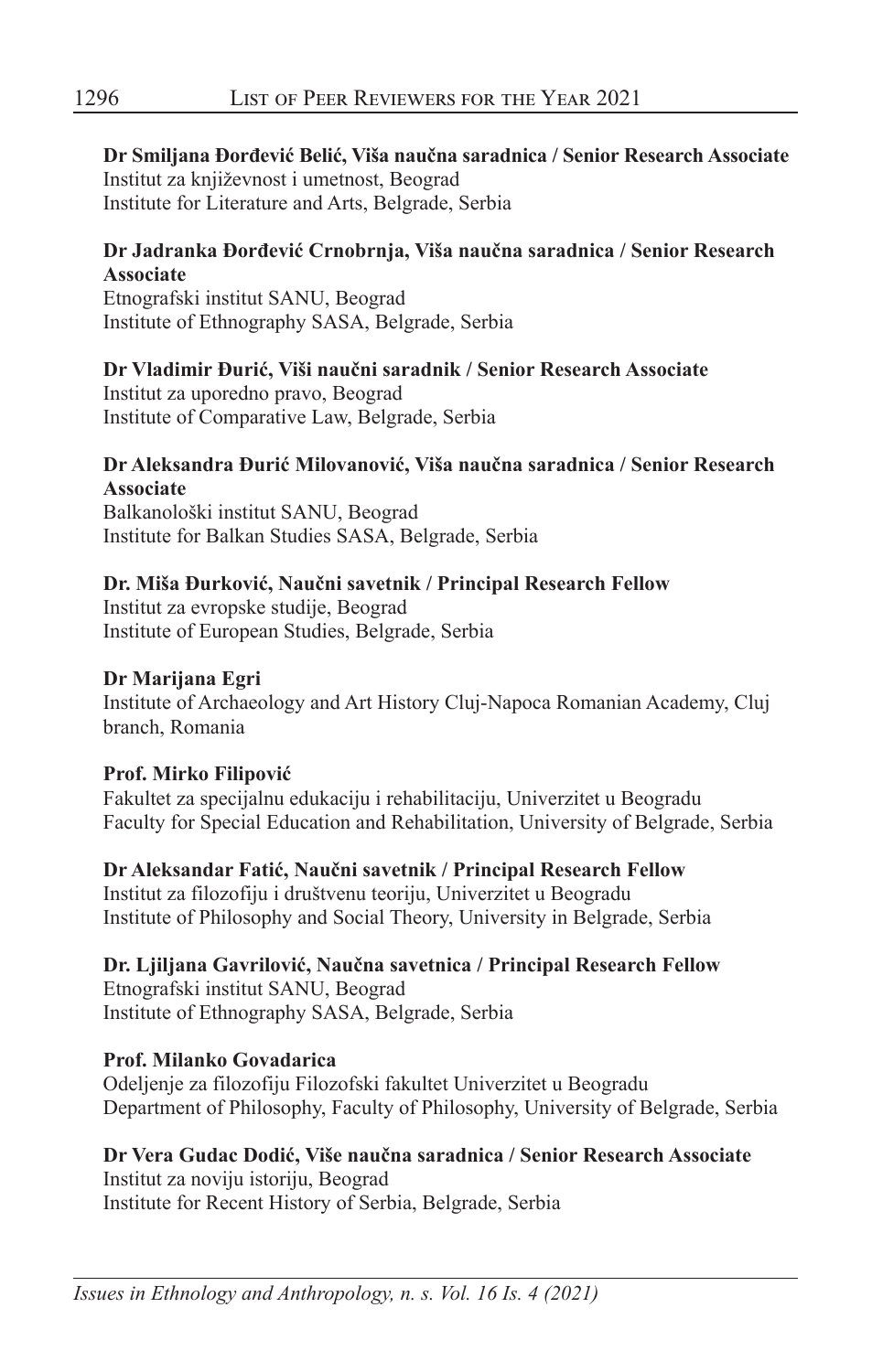**Dr Suzana Ignjatović, Više naučna saradnica / Senior Research Associate** Institut društvenih nauka, Beograd Institute for Social Sciences, Belgrade, Serbia

#### **Prof. Vladimir Ilić**

Odeljenje za sociologiju, Filozofski fakultet, Univerzitet u Beogradu Department of Sociology, Faculty of Philosophy, University in Belgrade, Serbia

## **Dr. Neven Isailović, Viši naučni saradnik / Senior Research Associate**

Istorijski institut, Beograd Historical Institute of Belgrade, Serbia

#### **Prof. Ilina Jakimovska**

Institut za etnologiju i antropologiju, Prirodno-matematički fakultet. Univerzitet "Sv. Kiril i Metodij", Skopje, Severna Makedonija Institute of Ethnology and Anthropology, Faculty of Natural Sciences and Mathematics, Cyril and Methodius University, Skopje, North Macedonia

## **Prof. Nebojša Janićijević**

Ekonomski fakultet, Univerzitet u Beogradu Faculty of Economics, University of Belgrade, Serbia

## **Prof. Aleksandar Janković**

Odeljenje za arheologiju, Filozofski fakultet, Univerzitet u Beogradu Department of Archaeology, Faculty of Philosophy, University of Belgrade, Serbia

## **Prof. Isidora Jarić**

Odeljenje za sociologiju, Filozofski fakultet, Univerzitet u Beogradu Department of Sociology, Faculty of Philosophy, University in Belgrade, Serbia

## **Prof. Vojislav Jelić**

Odeljenje za klasične nauke, Filozofski fakultet, Univerzitet u Beogradu Classics Department, Faculty of Philosophy, University of Belgrade, Serbia

## **Prof. Jasmina Jokić**

Odsek za srpsku književnost, Filozofski fakultet, Univerzitet u Novom Sadu Department of Serbian Literature, Faculty of Philosophy, University of Novi Sad, Serbia

## **Prof. Veselin Kljajić**

Fakultet političkih nauka, Univerzitet u Beogradu Faculty of Political Sciences, University in Belgrade, Serbia

## **Prof. Vlado Kotnik**

Fakulteta za humanistične študije, Univerza na Primorskem, Koper, Slovenia Faculty of Humanities, University of Primorska, Koper, Slovenia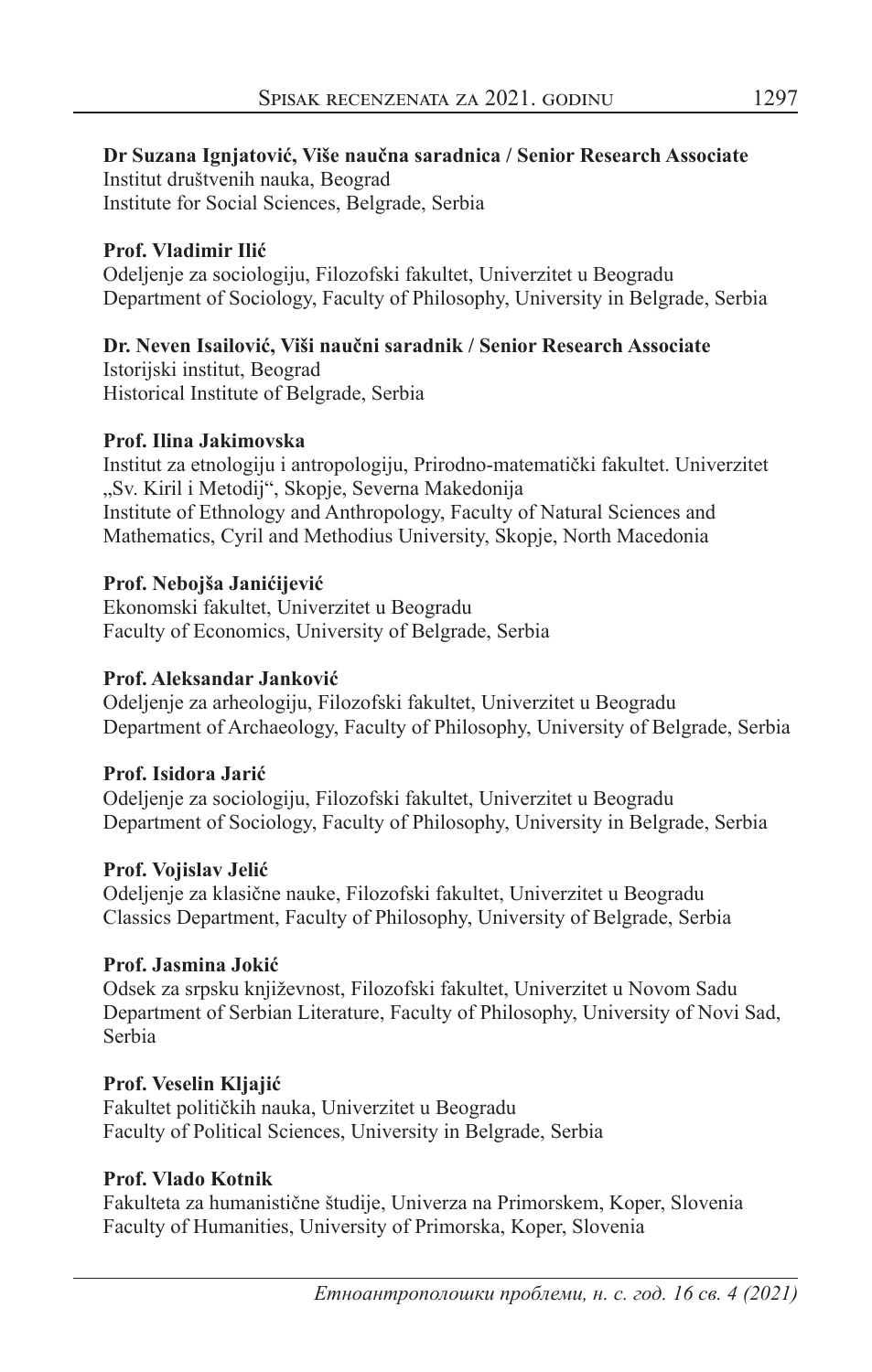**Dr Aleksandar Krel, Viši naučni saradnik / Senior Research Associate** Etnografski institut SANU, Beograd Institute of Ethnography SASA, Belgrade, Serbia

## **Prof. Živka Krnjaja**

Odeljenje za pedagogiju, Filozofski fakultet, Univerzitet u Beogradu Department of Pedagogy, Faculty of Philosphy, University in Belgrade, Serbia

#### **Prof. Predrag Krstić**

Fakultet za medije i komunikacije, Univerzitet Singidunum, Beograd The Faculty of Media and Communications, Singidunum University, Belgrade, Serbia

#### **Prof. Rodoljub Kubat**

Pravoslavni bogoslovski fakultet, Univerzitet u Beogradu Faculty of Orthodox Theology, University of Belgrade, Serbia

## **Dr Danka Lajić Mihajlović, Naučna savetnica / Principal Research Fellow**

Muzikološki institut SANU, Beograd Institute of Musicology SASA, Belgrade, Serbia

## **Dr Sanja Lazarević Radak, Viša naučna saradnica / Senior Research Associate**

Institut za političke studije, Beograd Institute for Political Studies, Belgrade, Serbia

#### **Prof. Miodrag Loma**

Katedra za za opštu književnost i teoriju književnosti, Filološki fakultet, Univerzitet u Beogradu Department of General Literature and Theory of Literature, Faculty of Philology, University of Belgrade, Serbia

#### **Prof. Radana Lukajić**

Filološki fakultet, Univerzitet u Banja Luci, Bosna i Hercegovina Faculty of Philology, University of Banja Luka, Bosnia and Herzgeovina

## **Prof. Ivan Luković**

Fakultet tehničkih nauka, Univerzitet u Novom Sadu Faculty of Technical Sciences, University of Novi Sad, Serbia

## **Prof. Gordan Maričić**

Odeljenje za klasične nauke, Filozofski fakultet, Univerzitet u Beogradu Classics Department, Faculty of Philosophy, University of Belgrade, Serbia

**Dr Suzana Marjanić, Znastvena savjetnica / Principal Research Fellow**

Institut za etnologiju i folkloristiku, Zagreb, Hrvatska Institute of Ethnology and Folklore, Zagreb, Croatia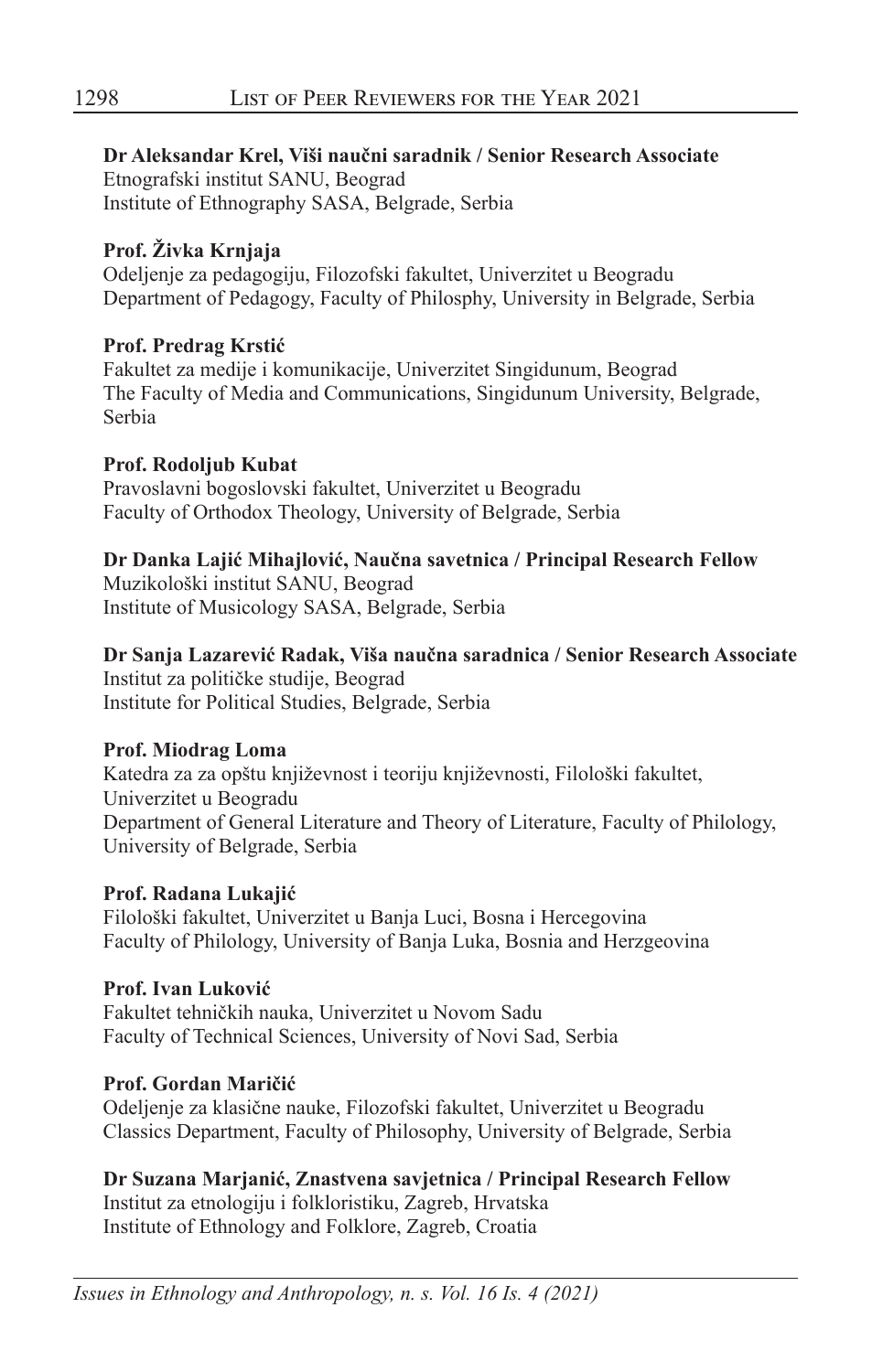#### **Prof. Ivan Markešić**

Odsjek za sociologiju, Fakultet hrvatskih studija, Sveučilište u Zagrebu, Hrvatska Department of Sociology, University of Zagreb, Faculty of Croatian Studies, Croatia

#### **Prof. Karmen Medica**

Fakulteta za humanistične študije, Univerza v Primorskem, Koper, Slovenia Faculty of Humanities, University of Primorska, Koper, Slovenia

#### **Prof. Katarina Melić**

Katedra za romanistiku, Filološko-umetnički fakultet, Univerzitet u Kragujevcu Department of Philology, Faculty of Philology and Arts, University of Kragujevac, Serbia

#### Prof. Mirjana Mencej

Oddelek za etnologijo in antropologijo, Filozofska fakulteta Univerza v Ljubljani, Slovenia Department of Ethnology and Cultural Anthropology, Faculty of Philosophy, University of Ljubljana, Slovenia

#### **Prof. Lidija Merenik**

Odeljenje za istoriju umetnost,i Filozofski fakultet, Univerzitet u Beogradu Department of History of Arts, Faculty of Philosophy, University of Belgrade, Serbia

## **Prof. Dijana Metlić**

Akademija umetnosti, Univerzitet u Novom Sadu Academy of Arts, University of Novi Sad, Serbia

## **Prof. Dušan Mihailović**

Odeljenje za arheologiju, Filozofski fakultet, Univerzitet u Beogradu Department of Archaeology, Faculty of Philosophy, University of Belgrade, Serbia

## **Prof. Slobodan Miladinović**

Fakultet organizacionih nauka, Univerzitet u Beogradu Faculty of Organizational Sciences, University in Belgrade, Serbia

## **Dr Marko Milenković, Viši naučni saradnik / Senior Research Associate**

Institut društvenih nauka, Beograd Institute for Social Sciences, Belgrade, Serbia

## **Prof. Snježana Milivojević**

Fakultet političkih nauka, Univerzitet u Beogradu Faculty of Political Sciences, University in Belgrade, Serbia

## **Prof. Jovan Miljković**

Odeljenje za pedagogiju, Filozofski fakultet, Univerzitet u Beogradu Department of Pedagogy, Faculty of Philosphy, University in Belgrade, Serbia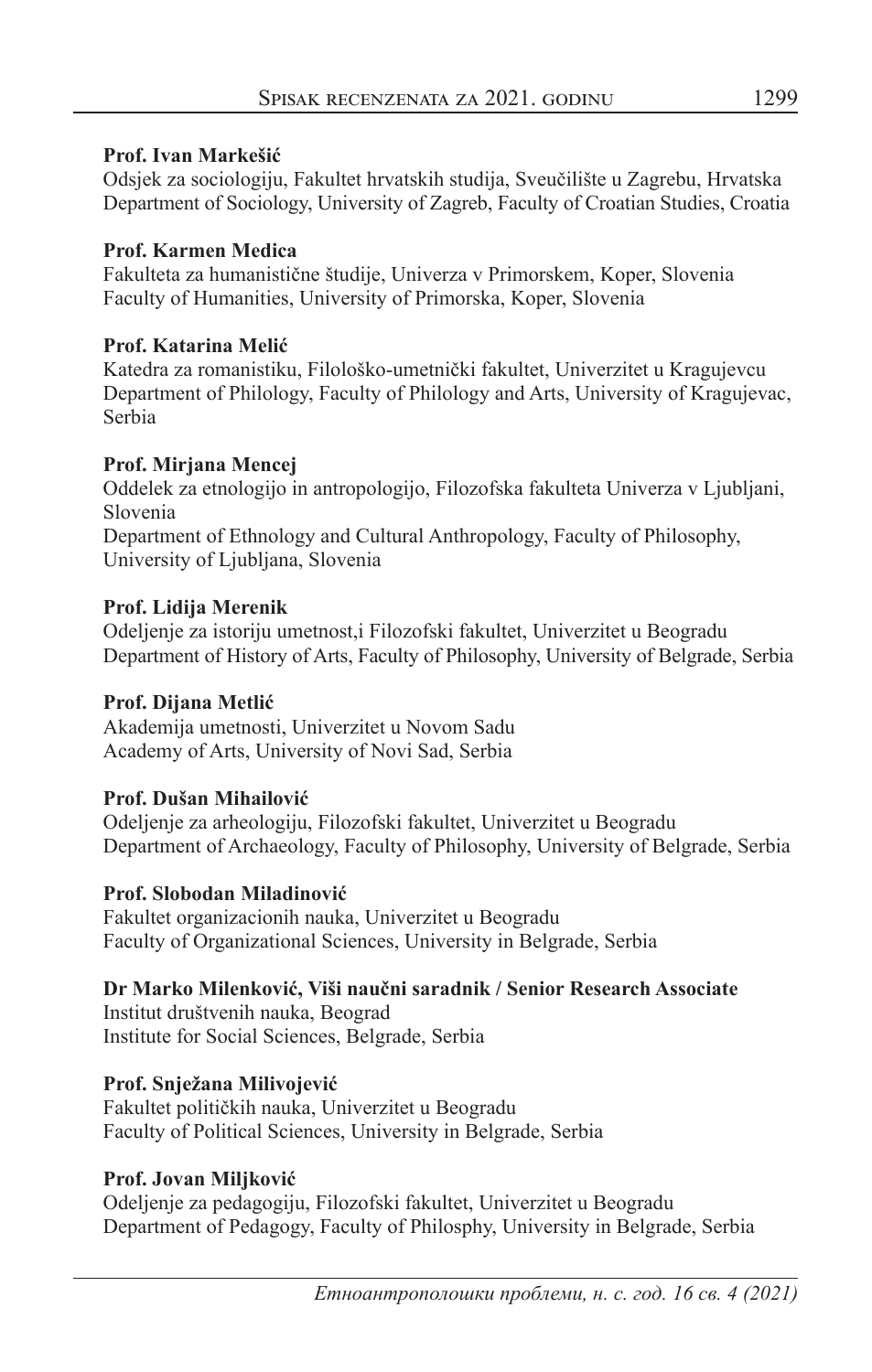#### **Dr Ljubica Milosavljević, Viši naučni saradnik / Senior Research Associate**

Institut za etnologiju i antropologiju, Filozofski fakultet, Univerzitet u Beogradu Institute of Ethnology and Anthropology, Faculty of Philosophy, University in Belgrade, Serbia

#### **Prof. Monika Milosavljević**

Odeljenje za arheologiju, Filozofski fakultet, Univerzitet u Beogradu Department of Archaeology, Faculty of Philosophy, University of Belgrade, Serbia

#### **Prof. Siniša Mišić**

Odeljenje za istoriju, Filozofski fakultet, Univerzitet u Beogradu Department of History, Faculty of Philosophy, University of Belgrade, Serbia

#### **Prof. Dušan Mitić**

Fakultet sporta i fizičkog vaspitanja, Univerzitet u Beogradu Faculty of sport and physical education, University of Belgrade, Serbia

## **Prof. Dušan Mojić**

Odeljenje za sociologiju, Filozofski fakultet, Univerzitet u Beogradu Department of Sociology, Faculty of Philosophy, University in Belgrade, Serbia

#### **Prof. Jelena Mrgić**

Odeljenje za istoriju, Filozofski fakultet, Univerzitet u Beogradu Department of History, Faculty of Philosophy, University of Belgrade, Serbia

#### **Prof. Nermina Mujagić**

Odsjek za politologiju, Fakultet političkih nauka, Univerzitet u Sarajevu, Bosna i Hercegovina Department of Political Science, Faculty of Political Sciences, University of Sarajevo, Bosnia and Herzegovina

## **Dr Kosta Nikolić, Naučni savetnik / Principal Research Fellow**

Institut za savremenu istoriju, Beograd Institute for Contemporary History, Belgrade, Serbia

## **Prof. Jelena Novaković**

Katedra za romanistiku, Filološki fakultet, Univerzitet u Beogradu Department of Romance Studies, Faculty of Philology, University of Belgrade, Serbia

## **Prof. Predrag Novaković**

Odeljenje za arheologiju, Filozofski fakultet, Univerzitet u Ljubljani, Slovenia Department of Archaeology, Faculty of Philosophy, University of Ljubljana, Slovenia

## **Prof. Enes Osmančević**

Odsek za žurnalistiku, Filozofski fakultet, Univerzitet u Tuzli, Bosna i Hercegovina Department of Journalism, Faculty of Philosophy, University of Tuzla, Bosnia and Herzegovina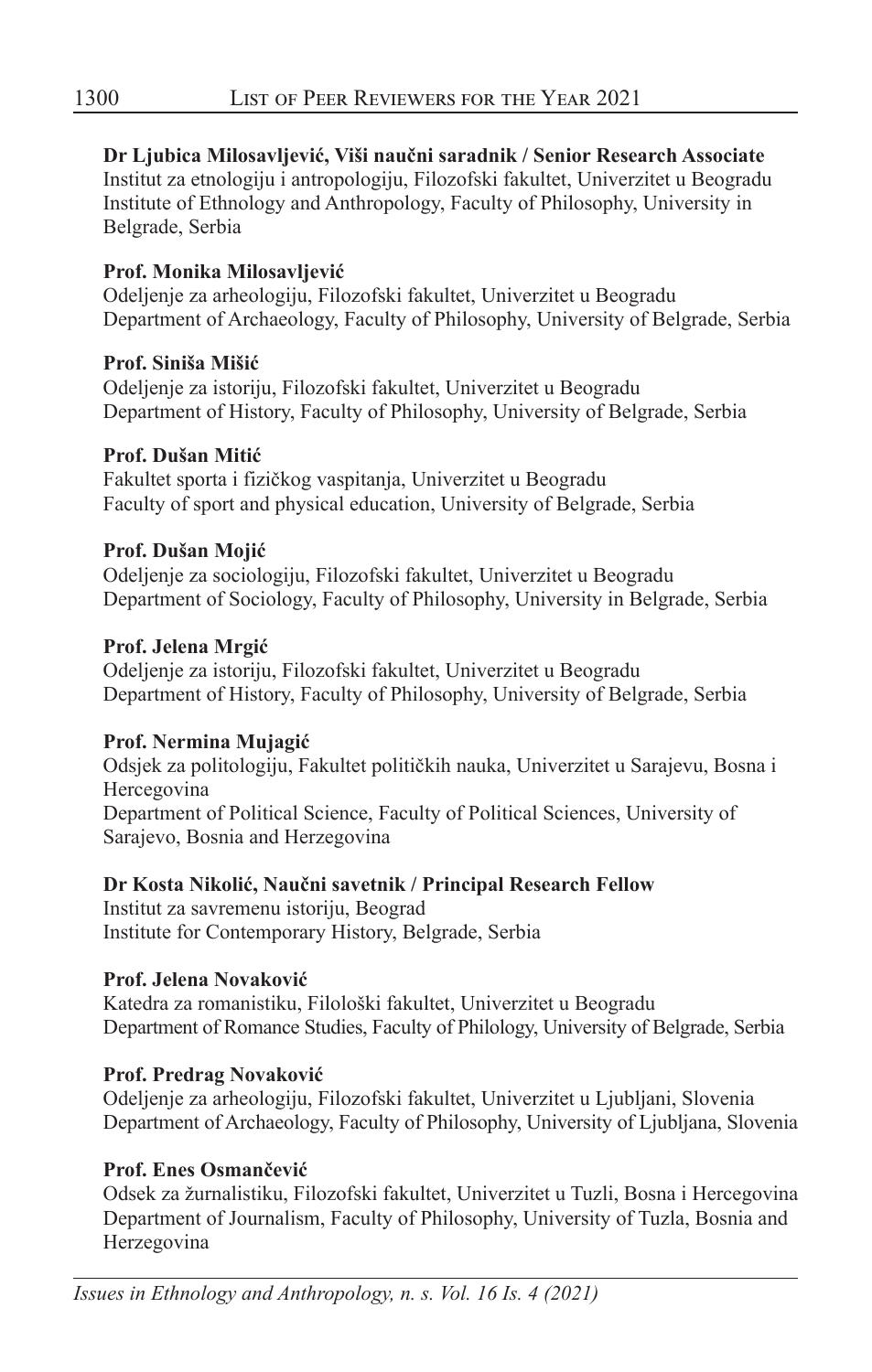#### **Prof. Aleksandar Palavestra**

Odeljenje za arheologiju, Filozofski fakultet, Univerzitet u Beogradu Department of Archaeology, Faculty of Philosophy, University of Belgrade, Serbia

#### **Prof. Tatjana Paunović**

Departman za anglistiku, Filozofski fakultet, Univerzitet u Nišu Department of English Studies, Faculty of Philosophy, University in Novi Sad, Serbia

## **Dr. Aleksandra Pavićević, Naučni savetnik / Principal Research Fellow**

Etnografski Institut SANU, Beograd Institute of Ethnography SASA, Belgrade, Serbia

#### **Prof. Vjeran Pavlaković**

Odsjek za kulturalne studije, Filozofski fakultet, Sveučilište u Rijeci, Hrvatska Department of Cultural Studies, Faculty of Humanities and Social Sciences, University of Rijeka, Croatia

#### **Prof. Aleksandra Pejatović**

Odeljenje za pedagogiju, Filozofski fakultet, Univerzitet u Beogradu Department of Pedagogy, Faculty of Philosphy, University in Belgrade, Serbia

#### **Prof. Mina Petrović**

Department of Sociology, Faculty of Philosophy, University in Belgrade, Serbia Odeljenje za sociologiju, Filozofski fakultet, Univerzitet u Beogradu

#### **Prof. Nebojša Petrović**

Odeljenje za psihologiju, Filozofski fakultet, Univerzitet u Beogradu Department of Psychology, Faculty of Philosophy, University of Belgrade, Serbia

#### **Prof. Nevena Petrušić**

Pravni fakultet, Univerzitet u Nišu Faculty of Law, University of Niš, Serbia

#### **Prof. Dragan Popadić**

Odeljenje za psihologiju, Filozofski fakultet, Univerzitet u Beogradu Department of Psychology, Faculty of Philosophy, University of Belgrade, Serbia

#### **Prof. Una Popović**

Odsek za filozofiju, Filozofski fakultet, Univerzitet u Novom Sadu Department of Philosophy, Faculty of Philosophy, University of Novi Sad, Serbia

#### **Prof. Milan Popadić**

Odeljenje za istoriju umetnosti, Filozofski fakultet, Univerzitet u Beogradu Department of History of Arts, Faculty of Philosophy, University of Belgrade, Serbia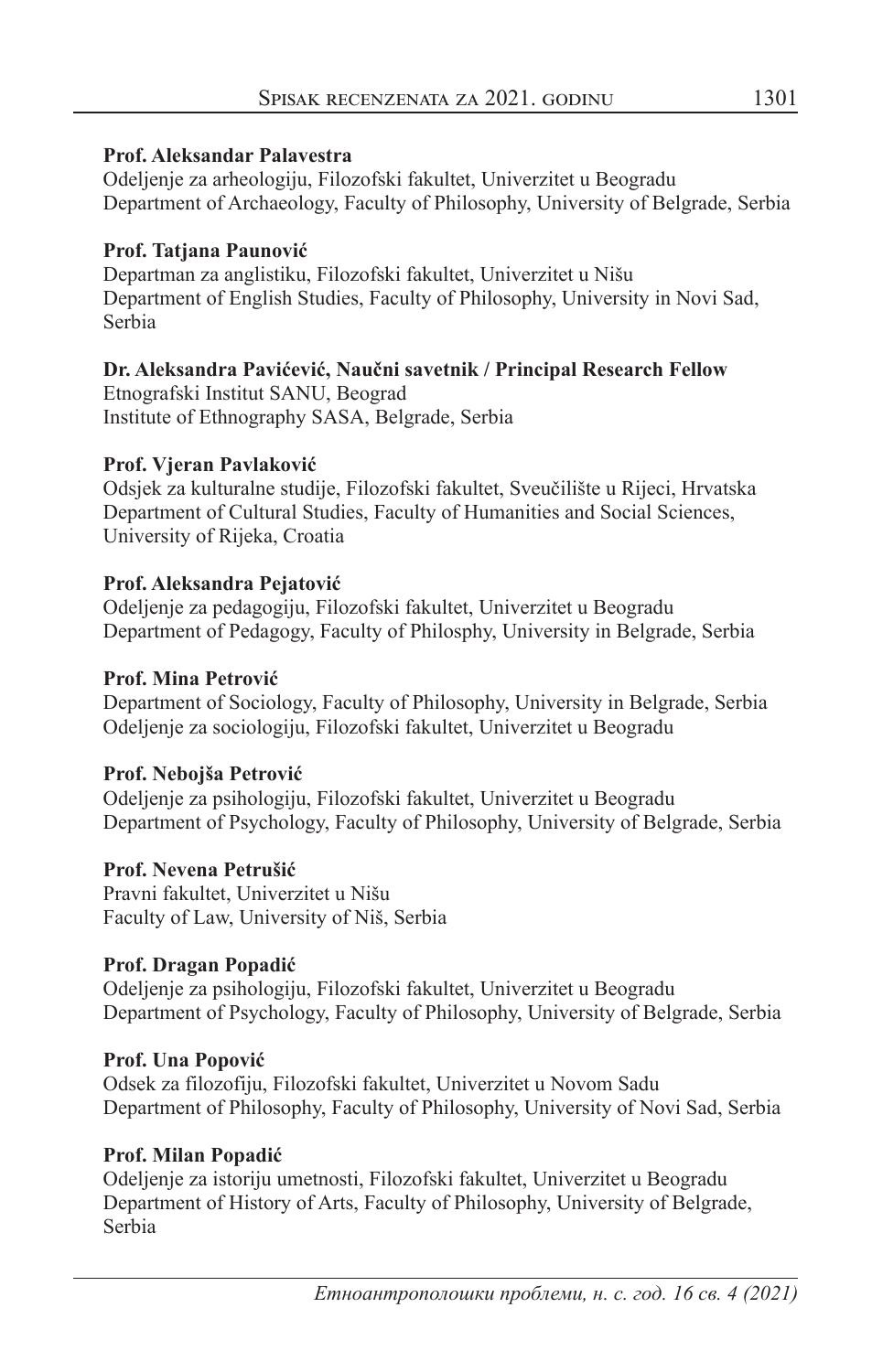#### **Prof. Marko Porčić**

Odeljenje za arheologiju, Filozofski fakulte,t Univerzitet u Beogradu Department of Archaeology, Faculty of Philosophy, University of Belgrade, Serbia

## **Prof. Sanja Potkonjak**

Odsjek za etnologiju i kulturnu antropologiju, Filozofski fakultet, Sveučilište u Zagrebu, Hrvatska Department of Ethnology and Cultural Anthropology, Faculty of Philosophy, University of Zagreb, Croatia

## **Dr. Mladena Prelić, Viša naučna saradnica / Senior Research Associate**

Etnografski institut SANU, Beograd Institute of Ethnography SASA, Belgrade, Serbia

## **Prof. Duško Prelević**

Odeljenje za filozofiju, Filozofski fakultet, Univerzitet u Beogradu Department of Philosophy, Faculty of Philosophy, University of Belgrade, Serbia

## **Dr Ines Prica, Znanstvena savjetnica / Principal Research Fellow**

Institut za etnologiju i folkloristiku, Zagreb, Hrvatska Institute of Ethnology and Folklore, Zagreb, Croatia

## **Dr Radmila Radić, Naučni savetnik / Principal Research Fellow**

Institut za noviju istoriju Srbije, Beograd Institute for Recent History of Serbia, Belgrade, Serbia

## **Prof. Biljana Radić – Bojanić**

Odsek za anglistiku, Filozofski fakultet, Univerzitet u Novom Sadu Department of English Studies, Faculty of Philosophy, University in Novi Sad, Serbia

## **Prof. Ognjen Radonjić**

Odeljenje za sociologiju, Filozofski fakultet, Univerzitet u Beogradu Department of Sociology, Faculty of Philosophy, University in Belgrade, Serbia

## **Dr Srđan Radović, Viši naučni saradnik / Senior Research Associate**

Etnografski institut SANU, Beograd Institute of Ethnography SASA, Belgrade, Serbia

## **Dr Željko Radinković, Viši naučni saradnik / Senior Research Associate**

Institut za filozofiju i društvenu teoriju, Univerzitet u Beogradu Institute of Philosophy and Social Theory, University in Belgrade, Serbia

## **Prof. Ifigenija Radulović**

Odsek za istoriju, Filozofski fakultet, Univerzitet u Novom Sadu Department of History, Faculty of Philosophy, University of Novi Sad, Serbia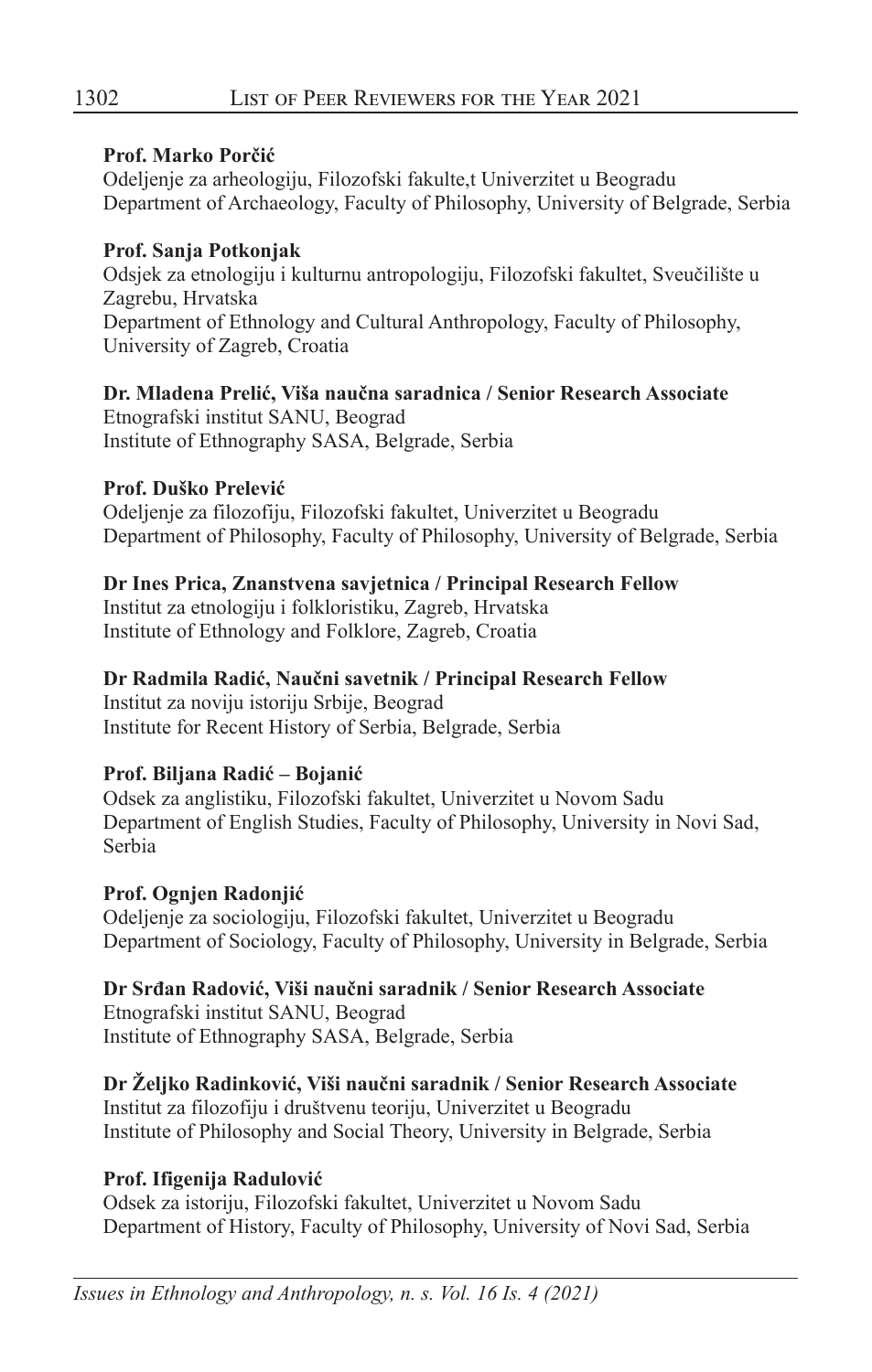#### **Prof. Nemanja Radulović**

Katedra za srpsku književnost sa južnoslovenskim književnostima, Filološki fakultet Univerzitet u Beogradu Department of Serbian Literature with South Slavic Literatures, Faculty of

Philology, University of Belgrade, Serbia

#### **Prof. Mojca Ramšak**

Oddelek za etnologijo in kulturno antropologijo, Filozofska fakulteta, Univerza v Ljubljani, Slovenia Department of Ethnology and Cultural Anthropology, Faculty of Philosophy, University of Ljubljana, Slovenia

#### **Prof. Ljupčo Risteski**

Institut za etnologiju i antropologiju, Fakultet prirodnih nauka i matematike, Univerzitet Kiril i Metodije, Skoplje, Severna Makedonija Institute of Ethnology and Anthropology, Faculty of Natural Sciences and Mathematics, Cyril and Methodius University, Skopje, North Macedonia

#### **Prof. Dušan Ristić**

Odsek Sociologije, Filozofski fakultet, Univerzitet u Novom Sadu Department of Sociology, Faculty of Philosophy, University in Novi Sad, Serbia

#### **Prof. Nada Sekulić**

Odeljenje za sociologiju, Filozofski fakultet, Univerzitet u Beogradu Department of Sociology, Faculty of Philosophy, University in Belgrade, Serbia

#### **Dr Biljana Sikimić, Naučna savetnica / Principal Research Fellow**

Balkanološka institut SANU, Beograd Institute for Balkan Studies SASA, Belgrade, Serbia

#### **Prof. Marina Simić**

Fakultet Političkih nauka, Univerzitet u Beogradu Faculty of Political Sciences, University in Belgrade, Serbia

#### **Prof. Peter Simonič**

Oddelek za etnologijo in antropologijo, Filozofska fakulteta, Univerza v Ljubljani, Slovenia Department of Ethnology and Cultural Anthropology, Faculty of Philosophy,

University of Ljubljana, Slovenia

## **Prof. Mirna Sindičić Sabljo**

Odjel za francuske i frankofonske studije, Sveučilište u Zadru, Hrvatska Department of French and Francophone Studies, University of Zadar, Croatia

## **Prof. Valentina Sokolovska**

Odsek za sociologiju, Filozofski fakultet, Univerzitet u Novom Sadu Department of Sociology, Faculty of Philosophy, University in Novi Sad, Serbia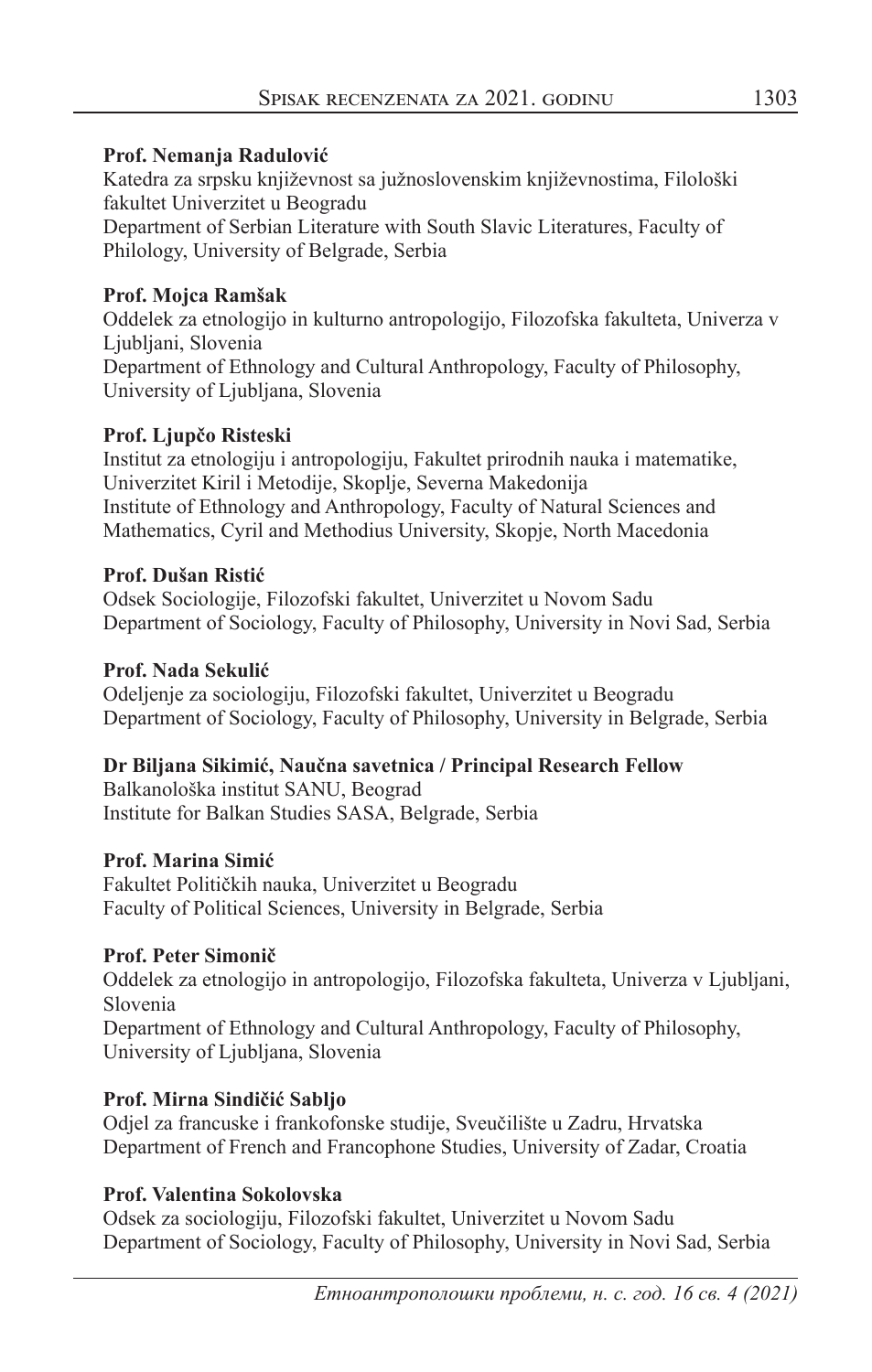#### **Prof. Sanijn Sorel**

Odsjek za kroatistiku, Filozofski fakultet, Sveučilište u Rijeci, Hrvatska Department of Croatian Language and Literature, Faculty of Philosophy, University of Rijeka, Croatia

#### **Prof. Ivana Spasić**

Odeljenje za sociologiju, Filozofski fakultet, Univerzitet u Beogradu Department of Sociology, Faculty of Philosophy, University in Belgrade, Serbia

#### **Prof. Milan Stančić**

Odeljenje za pedagogiju, Filozofski fakultet, Univerzitet u Beogradu Department of Pedagogy, Faculty of Philosphy, University in Belgrade, Serbia

#### **Prof. Danijela Stefanović**

Odeljenje za istoriju, Filozofski fakultet, Univerzitet u Beogradu Department of History, Faculty of Philosophy, University of Belgrade, Serbia

#### **Prof. Sofija Stefanović**

Institut Biosense i Odeljenje za arheologiju, Filozofski fakultet, Univerzitet u Beogradu Institute Biosense and Department of Archaeology, Faculty of Philosophy, University of Belgrade, Serbia

#### **Prof. Dragana Stojanović**

Fakultet za medije i komunikacije, Univerzitet Singidunum The Faculty of Media and Communications, Singidunum University, Belgrade, Serbia

#### **Dr. Ana Stolić, Viša naučna saradnica / Senior Research Associate**

Istorijski institut, Beograd Historical Institute of Belgrade, Serbia

## **Prof. Goran Pavel Šantek**

Odsjek za etnologiju i kulturnu antropologiju, Filozofski fakultet, Sveučilite u Zagrebu, Hrvatska Department of Ethnology and Cultural Anthropology, Faculty of Philosophy, University of Zagreb, Croatia

**Dr. Radenko Šćekić, Viši naučni saradnik / Senior Research Associate** Istorijski institut, Univerzitet Crne Gore, Crna Gora Historical Institute, University of Montenegro, Montenegro

## **Dr Tea Škokić, Viša znanstvena suradnica / Senior Research Associate**

Institut za etnologiju i folkloristik, Zagreb, Hrvatskau Institute of Ethnology and Folklore, Zagreb, Croatia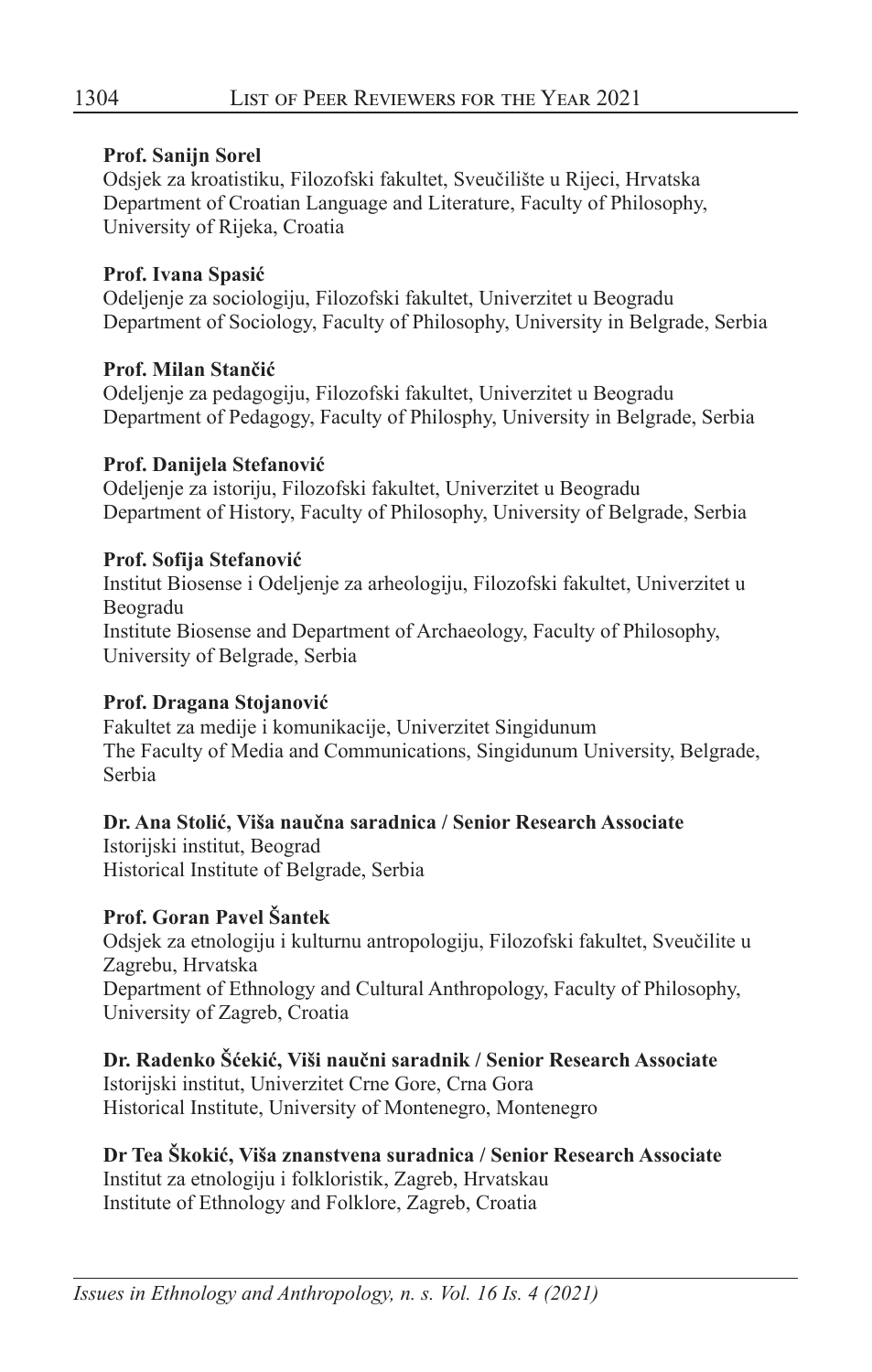#### **Prof. Marko Škorić**

Odsek za sociologiju, Filozofski fakultet, Univerzitet u Novom Sadu Department of Sociology, Faculty of Philosophy, University in Novi Sad, Serbia

## **Prof. Маrica Šljukić**

Odsek za sociologiju, Filozofski fakultet, Univerzitet u Novom Sadu Department of Sociology, Faculty of Philosophy, University in Novi Sad, Serbia

## **Prof. Perica Špehar**

Odeljenje za arheologiju, Filozofski fakultet, Univerzitet u Beogradu Department of Archaeology, Faculty of Philosophy, University of Belgrade, Serbia

#### **Prof. Marko Šuica**

Odeljenje za istoriju, Filozofski fakultet, Univerzitet u Beogradu Department of History, Faculty of Philosophy, University of Belgrade, Serbia

#### **Dr Aleksandra Terzić, Viša naučna saradnica / Senior Research Associate**

Geografski institut "Jovan Cvijić" SANU, Beograd Geographical Institute "Jovan Cvijić" SASA, Belgrade, Serbia

#### **Prof. Dragan Todorović**

Departman za sociologiju, Filozofski fakultet, Univerzitet u Nišu Department of Sociology, Faculty of Philosophy, University in Niš, Serbia

#### **Prof. Mladen Tomorad**

Odsjek za povijest, Fakultet hrvatskih studija, Sveučilište u Zagrebu, Hrvatska Department of History, University of Zagreb, Faculty of Croatian Studies, Croatia

## **Prof. Davorin Trpeski**

Institut za etnologiju i antropologiju, Fakultet prir. nauka i matematike, Univerziteta Kiril i Metodije, Skoplje, Severna Makedonija Institute of Ethnology and Anthropology, Faculty of Natural Sciences and Mathematics, Cyril and Methodius University, Skopje, North Macedonia

## **Dr Đorđina Trubarac Matić, Viša naučna saradnica / Senior Research Associate**

Etnografski institut SANU, Beograd Institute of Ethnography SASA, Belgrade, Serbia

## **Prof. Tamara Valčić Bulić**

Odsek za romanistiku, Filozofski fakultet, Univerzitet u Novom Sadu Department of Romance Studies, Faculty of Philosophy, University in Novi Sad, Serbia

#### **Prof Mario Vrbančić**

Odjel za anglistiku, Sveučilište u Zadru, Hrvatska Department of English Studies, University in Zadar, Croatia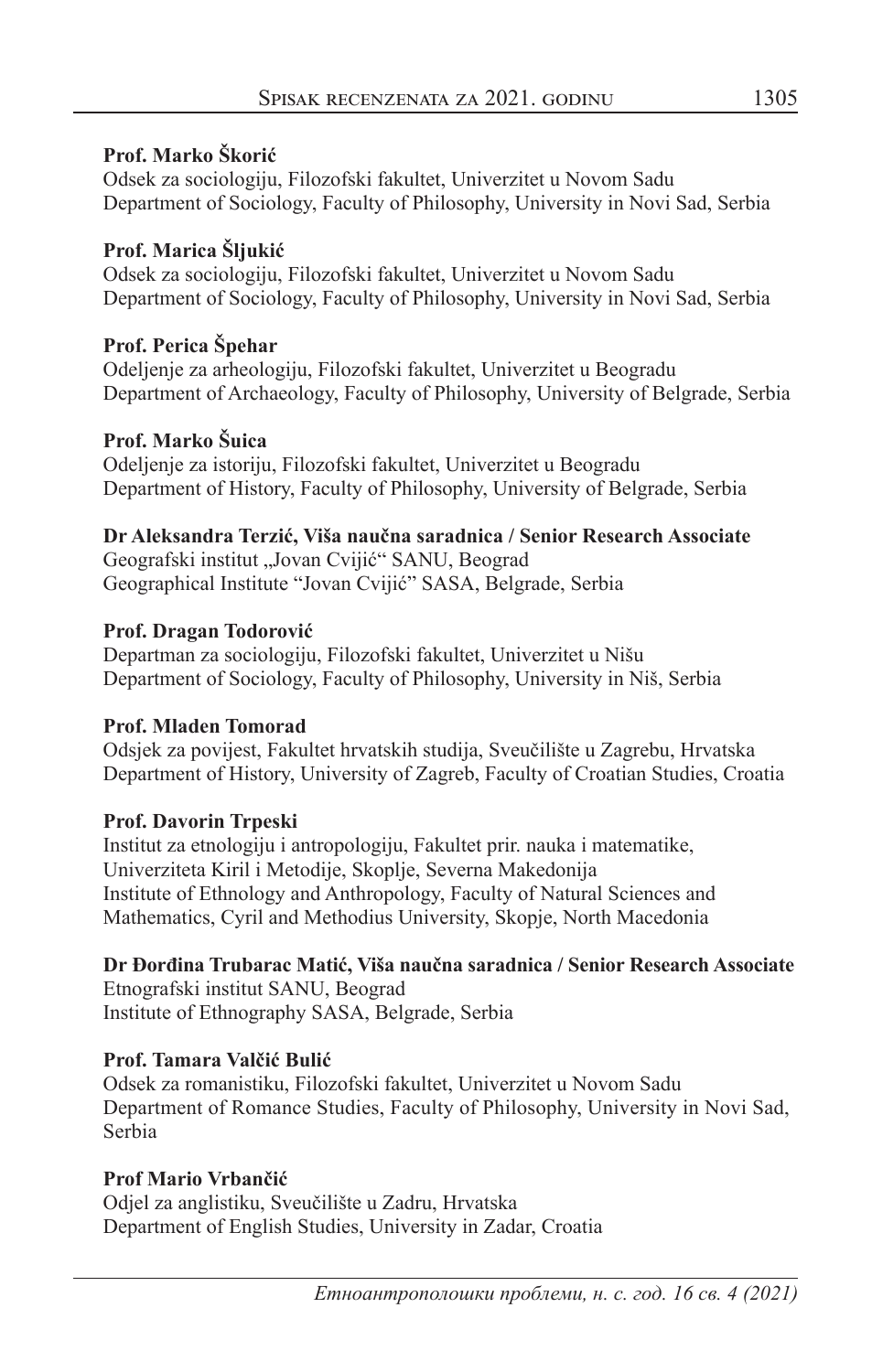#### **Prof. Vladimir Vuletić**

Odeljenje za sociologiju, Filozofski fakultet, Univerzitet u Beogradu Department of Sociology, Faculty of Philosophy, University in Belgrade, Serbia

#### **Prof. Milan Vukomanović**

Odeljenje za sociologiju, Filozofski fakulte,t Univerzitet u Beogradu Department of Sociology, Faculty of Philosophy, University in Belgrade, Serbia

#### **Prof. Dušan M. Vujošević**

Računarski fakultet, Univerzitet Union, Beograd The School of Computing, Union University, Belgrade, Serbia

#### **Dr Adrijana Zaharijević, Viša naučna saradnica / Senior Research Associate**

Institut za filozofiju i društvenu teoriju, Univerzitet u Beogradu Institute of Philosophy and Social Theory, University in Belgrade, Serbia

#### **Dr Tvrtko Zebec, Naučni savjetnik / Principal Research Fellow**

Institut za etnologiju i folkloristiku, Zagreb, Hrvatska Institute of Ethnology and Folklore, Zagreb, Croatia

## **Dr Sanja Zlatanović, Viša naučna saradnica / Senior Research Associate**

Etnografski institut SANU, Beograd Institute of Ethnography SASA, Belgrade, Serbia

## **Prof. Aleksandar Životić**

Odeljenje za istoriju, Filozofski fakultet, Univerzitet u Beogradu Department of History, Faculty of Philosophy, University of Belgrade, Serbia

## **Prof. Lazar Žolt**

Odsek za sociologiju, Filozofski fakultet, Univerzitet u Novom Sadu Department of Sociology, Faculty of Philosophy, University in Novi Sad, Serbia

*Issues in Ethnology and Anthropology, n. s. Vol. 16 Is. 4 (2021)*